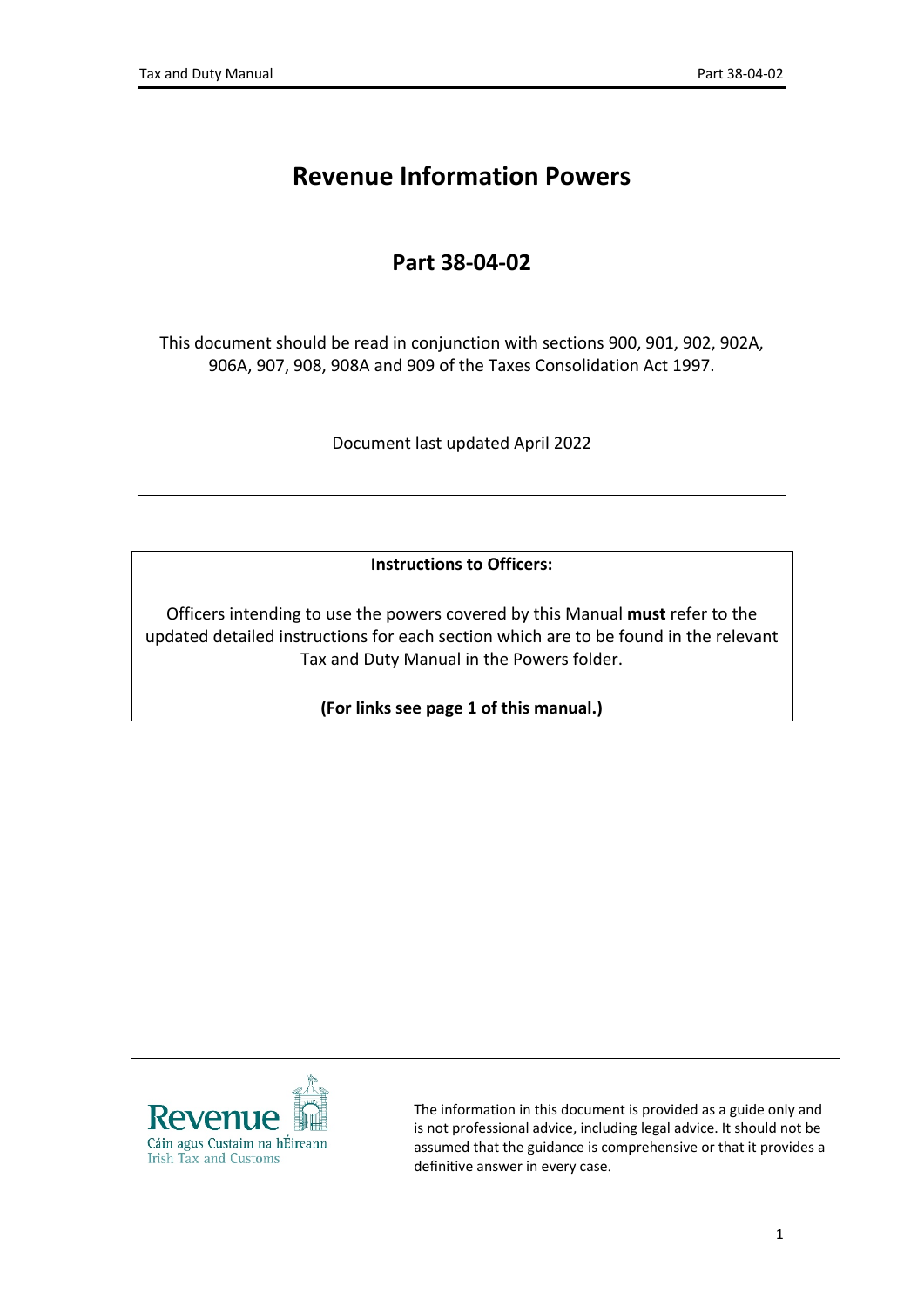### Executive Summary

This Tax and Duty Manual outlines the information powers available to Revenue and sets out the approach that Revenue takes to these powers.

### Instructions to officers

Officers intending to use the information powers **must** refer to the appropriate Tax and Duty Manual in respect of each section. These manuals are in the **Powers** folder of Tax and Duty Manuals:[Part](https://www.revenue.ie/en/tax-professionals/tdm/powers/38-04-04a.pdf) [38-04-04A](https://www.revenue.ie/en/tax-professionals/tdm/powers/38-04-04a.pdf) [\(](https://www.revenue.ie/en/tax-professionals/tdm/powers/38-04-04a.pdf)**[section](https://www.revenue.ie/en/tax-professionals/tdm/powers/38-04-04a.pdf) [900](https://www.revenue.ie/en/tax-professionals/tdm/powers/38-04-04a.pdf)**[\)](https://www.revenue.ie/en/tax-professionals/tdm/powers/38-04-04a.pdf)

[Part](https://www.revenue.ie/en/tax-professionals/tdm/powers/38-04-04b.pdf) [38-04-04B](https://www.revenue.ie/en/tax-professionals/tdm/powers/38-04-04b.pdf) [\(](https://www.revenue.ie/en/tax-professionals/tdm/powers/38-04-04b.pdf)**[section](https://www.revenue.ie/en/tax-professionals/tdm/powers/38-04-04b.pdf) [901](https://www.revenue.ie/en/tax-professionals/tdm/powers/38-04-04b.pdf)**[\)](https://www.revenue.ie/en/tax-professionals/tdm/powers/38-04-04b.pdf) [Part](https://www.revenue.ie/en/tax-professionals/tdm/powers/38-04-04f.pdf) [38-04-04F](https://www.revenue.ie/en/tax-professionals/tdm/powers/38-04-04f.pdf) [\(](https://www.revenue.ie/en/tax-professionals/tdm/powers/38-04-04f.pdf)**[section](https://www.revenue.ie/en/tax-professionals/tdm/powers/38-04-04f.pdf) [902](https://www.revenue.ie/en/tax-professionals/tdm/powers/38-04-04f.pdf)**[\)](https://www.revenue.ie/en/tax-professionals/tdm/powers/38-04-04f.pdf) [Part](https://www.revenue.ie/en/tax-professionals/tdm/powers/38-04-04g.pdf) [38-04-04G](https://www.revenue.ie/en/tax-professionals/tdm/powers/38-04-04g.pdf) [\(](https://www.revenue.ie/en/tax-professionals/tdm/powers/38-04-04g.pdf)**[section](https://www.revenue.ie/en/tax-professionals/tdm/powers/38-04-04g.pdf) [902A](https://www.revenue.ie/en/tax-professionals/tdm/powers/38-04-04g.pdf)**[\)](https://www.revenue.ie/en/tax-professionals/tdm/powers/38-04-04g.pdf)

[Part](https://www.revenue.ie/en/tax-professionals/tdm/powers/38-04-04c.pdf) [38-04-04C](https://www.revenue.ie/en/tax-professionals/tdm/powers/38-04-04c.pdf) [\(](https://www.revenue.ie/en/tax-professionals/tdm/powers/38-04-04c.pdf)**[section](https://www.revenue.ie/en/tax-professionals/tdm/powers/38-04-04c.pdf) [906A](https://www.revenue.ie/en/tax-professionals/tdm/powers/38-04-04c.pdf)**[\)](https://www.revenue.ie/en/tax-professionals/tdm/powers/38-04-04c.pdf)

[Part](https://www.revenue.ie/en/tax-professionals/tdm/powers/38-04-04e.pdf) [38-04-04E](https://www.revenue.ie/en/tax-professionals/tdm/powers/38-04-04e.pdf) [\(](https://www.revenue.ie/en/tax-professionals/tdm/powers/38-04-04e.pdf)**[section](https://www.revenue.ie/en/tax-professionals/tdm/powers/38-04-04e.pdf) [907](https://www.revenue.ie/en/tax-professionals/tdm/powers/38-04-04e.pdf)**[\)](https://www.revenue.ie/en/tax-professionals/tdm/powers/38-04-04e.pdf)

[Part](https://www.revenue.ie/en/tax-professionals/tdm/powers/38-04-04h.pdf) [38-04-04H](https://www.revenue.ie/en/tax-professionals/tdm/powers/38-04-04h.pdf) [\(](https://www.revenue.ie/en/tax-professionals/tdm/powers/38-04-04h.pdf)**[section](https://www.revenue.ie/en/tax-professionals/tdm/powers/38-04-04h.pdf) [907A](https://www.revenue.ie/en/tax-professionals/tdm/powers/38-04-04h.pdf)**[\)](https://www.revenue.ie/en/tax-professionals/tdm/powers/38-04-04h.pdf)

[Part](https://www.revenue.ie/en/tax-professionals/tdm/powers/38-04-04d.pdf) [38-04-04D](https://www.revenue.ie/en/tax-professionals/tdm/powers/38-04-04d.pdf) [\(](https://www.revenue.ie/en/tax-professionals/tdm/powers/38-04-04d.pdf)**[section](https://www.revenue.ie/en/tax-professionals/tdm/powers/38-04-04d.pdf) [908](https://www.revenue.ie/en/tax-professionals/tdm/powers/38-04-04d.pdf)**[\)](https://www.revenue.ie/en/tax-professionals/tdm/powers/38-04-04d.pdf)

[Part](https://www.revenue.ie/en/tax-professionals/tdm/powers/38-04-06.pdf) [38-04-06](https://www.revenue.ie/en/tax-professionals/tdm/powers/38-04-06.pdf) [\(](https://www.revenue.ie/en/tax-professionals/tdm/powers/38-04-06.pdf)**[section](https://www.revenue.ie/en/tax-professionals/tdm/powers/38-04-06.pdf) [909](https://www.revenue.ie/en/tax-professionals/tdm/powers/38-04-06.pdf)**[\)](https://www.revenue.ie/en/tax-professionals/tdm/powers/38-04-06.pdf)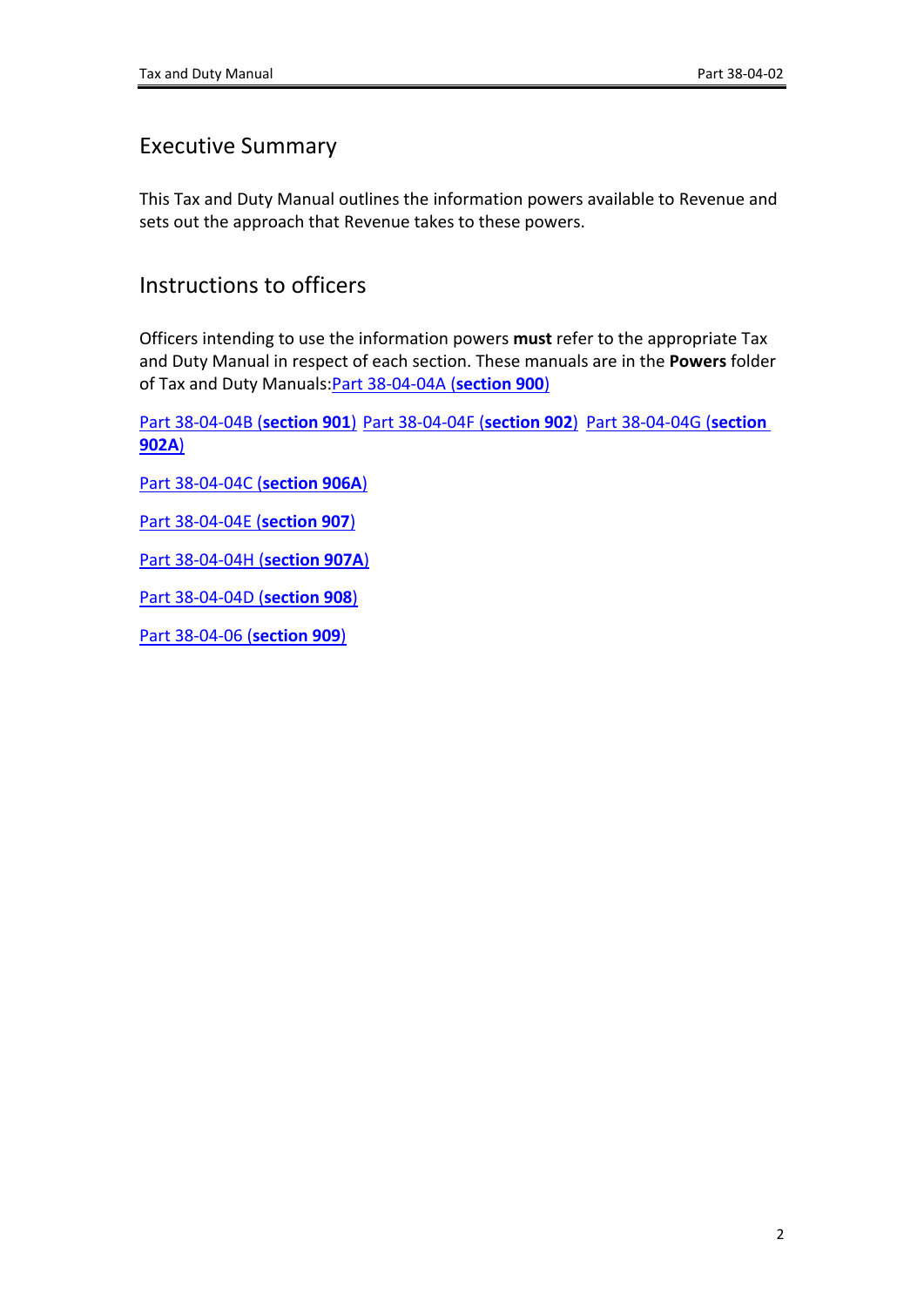## **Table of Contents**

| 1              |                                                                               |
|----------------|-------------------------------------------------------------------------------|
| $\overline{2}$ |                                                                               |
| 3              |                                                                               |
| 4              |                                                                               |
| 5              |                                                                               |
| 5.1            | Section 906A TCA - Notice with consent of a Revenue Commissioner6             |
| 5.2            | Section 907 TCA - Notice with consent of the Appeal Commissioners 7           |
| 5.3            |                                                                               |
| 5.4            | Section 908A TCA - Revenue offence: Order of a Judge of the Circuit or        |
| 5.5            | Approach depends on the circumstances of each case10                          |
| 6              |                                                                               |
| 6.1            |                                                                               |
| 6.2            | Section 902A TCA - Order of a Judge of the High Court12                       |
| 7              | Access to books, records and information in the possession of the taxpayer 12 |
| 7.1            |                                                                               |
| 7.2            | Section 901 TCA- Order of a Judge of the High Court 13                        |
| 8              | Powers relating to verification of DIRT returns<br>13                         |
| 9.1            |                                                                               |
| 9.2            |                                                                               |
| 10             |                                                                               |
| 11             |                                                                               |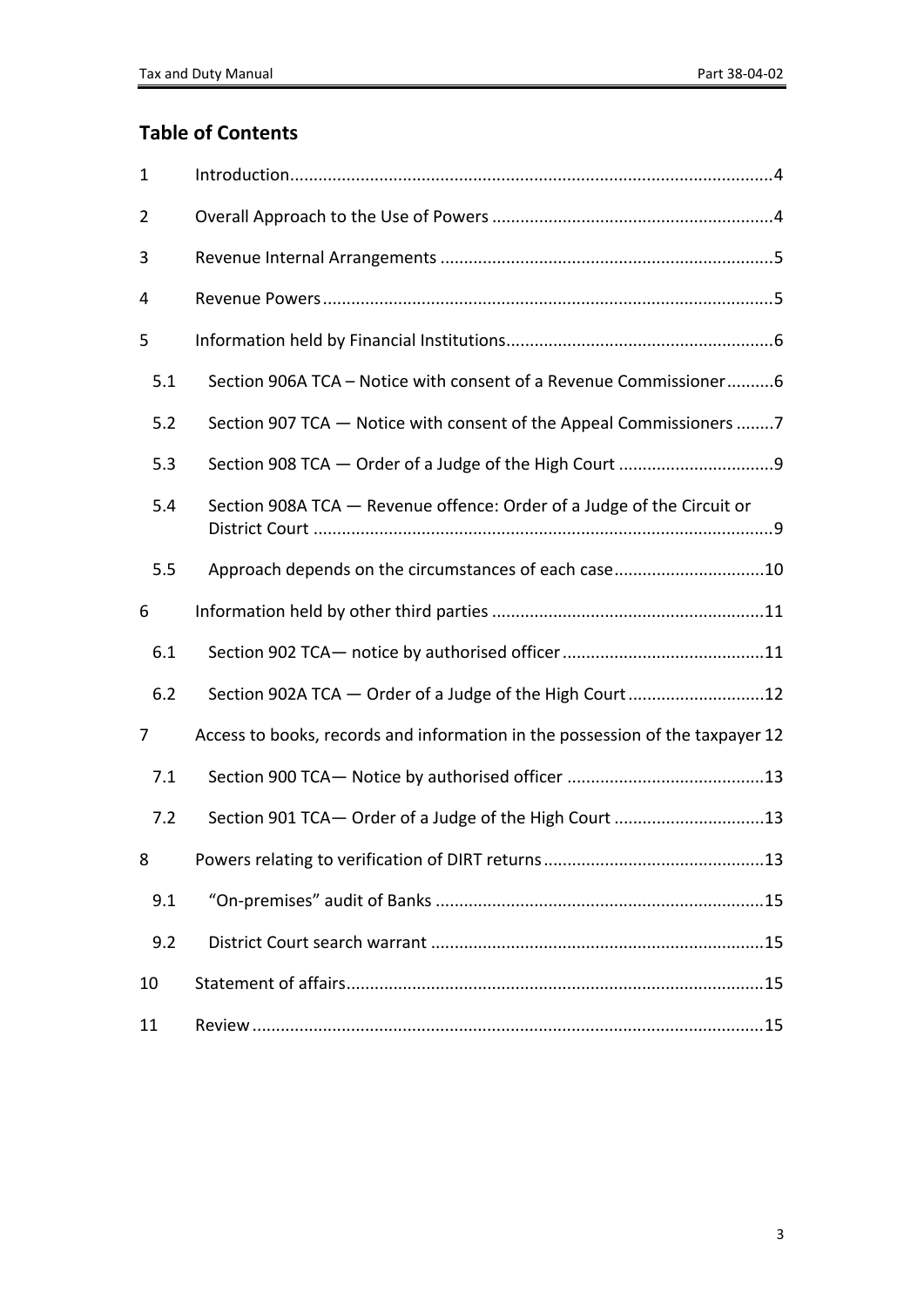## <span id="page-3-0"></span>1 Introduction

This manual sets out the approach to be adopted by Revenue in using the various information powers contained in Chapter 4 of Part 38 of the Taxes Consolidation Act 1997 (TCA).

**1.1** Tax and Duty Manual (TDM) [Part](https://www.revenue.ie/en/tax-professionals/tdm/powers/38-04-04.pdf) [38-04-04](https://www.revenue.ie/en/tax-professionals/tdm/powers/38-04-04.pdf) – Guidance Notes and Instructions on the use of these powers, which were prepared for Revenue staff – has been published separately for the information of taxpayers and their advisers. It is available on the Revenue website.

# <span id="page-3-1"></span>2 Overall Approach to the Use of Powers

#### **Revenue's policy is to maximise voluntary compliance with the tax laws through co-operation.**

**2.1** The vast majority of taxpayers appreciate that a self-assessment system of tax administration needs to be backed up by appropriate procedures to verify returns and liabilities, and they co-operate fully with Revenue requirements in this regard. This means that in everyday verification situations only basic powers are relied upon; for example, those allowing entry to a business premises to examine books and records. Most taxpayers co-operate voluntarily, even without the formal use of these powers.

**2.2** It must be recognised, however, that a small minority seek to evade their obligations and do not co-operate with Revenue. There are, therefore, situations where the use of more exceptional powers proves to be necessary to protect the rights of the generality of taxpayers. Revenue is conscious of its responsibility to use these powers with discretion and in a manner which is even-handed and ensures fairness of procedures, having due regard to the rights, as well as the obligations, of taxpayers who are the subject of these powers. These more exceptional powers will not be focused on smaller cases where the potential tax loss from evasion is unlikely to be significant.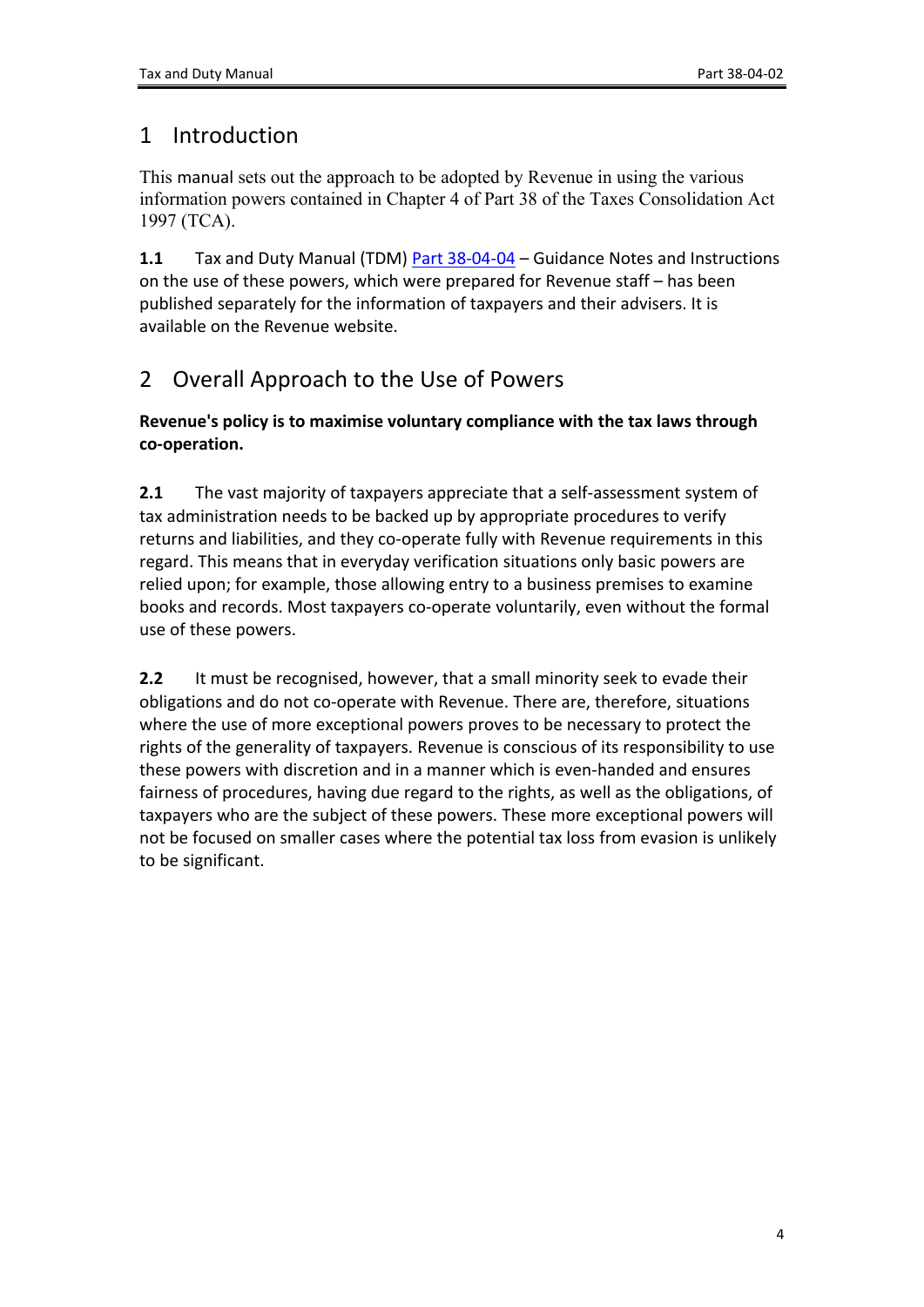## <span id="page-4-0"></span>3 Revenue Internal Arrangements

**Internal arrangements have been put in place to supplement the statutory protections available to taxpayers and to ensure that powers are used with discretion and in accordance with principles of fairness.**

**3.1** Only officers who have been specifically authorised and who have the necessary expertise will be allowed to use these powers. Furthermore, where an authorised officer seeks to use these powers, approval must be obtained at an appropriate senior level. For example, before using the general power to seek information relevant to a taxpayer's liability from a third party, the authorised officer must obtain the consent of the relevant Branch Principal Officer. Where the third party concerned is a financial institution, the relevant legislation<sup>1</sup> requires the prior consent of one of the three Revenue Commissioners. The arrangements in respect of the use of each of these information powers are set out in detail in the Guidance Notes and Instructions referred to in paragraph 1.1 above.

**3.2** In addition, the Revenue Complaint and Review Procedures may be invoked where a taxpayer is aggrieved with the manner in which powers are being exercised, or indeed with a range of issues regarding Revenue's handling of the taxpayer's tax and duty affairs. Full details of these Procedures are set out in [Revenue's](https://www.revenue.ie/en/corporate/documents/customer-service/cs4.pdf) [Complaint](https://www.revenue.ie/en/corporate/documents/customer-service/cs4.pdf) [and](https://www.revenue.ie/en/corporate/documents/customer-service/cs4.pdf) [Review](https://www.revenue.ie/en/corporate/documents/customer-service/cs4.pdf) [Procedures](https://www.revenue.ie/en/corporate/documents/customer-service/cs4.pdf) [Leaflet](https://www.revenue.ie/en/corporate/documents/customer-service/cs4.pdf) [CS4.](https://www.revenue.ie/en/corporate/documents/customer-service/cs4.pdf)

**3.3** Any request for a review under the procedure outlined in paragraph 3.2 will, of course, not affect the taxpayer's normal right of appeal to the Tax Appeal Commissioners against a tax assessment and will not affect the right to refer the matter to the Ombudsman.

### <span id="page-4-1"></span>4 Revenue Powers

**4.1** The powers contained in Chapter 4 of Part 38 of the TCA fall into the following broad categories:

- Access to information and documents held by financial institutions<sup>2</sup>;
- Access to information and documents held by other third parties (that is, third parties other than financial institutions)<sup>3</sup>;
- Access to books, records and information in the possession of the taxpayer<sup>4</sup>;
- Powers relating to the verification of the returns made by financial institutions of deposit interest retention tax (DIRT)<sup>5</sup>;

<sup>&</sup>lt;sup>1</sup> Section 906A

<sup>2</sup> Sections 906A, 907, 9008 and 908A

<sup>3</sup> Sections 902 and 902A

<sup>4</sup> Sections 900 and 901

<sup>5</sup> Section 904A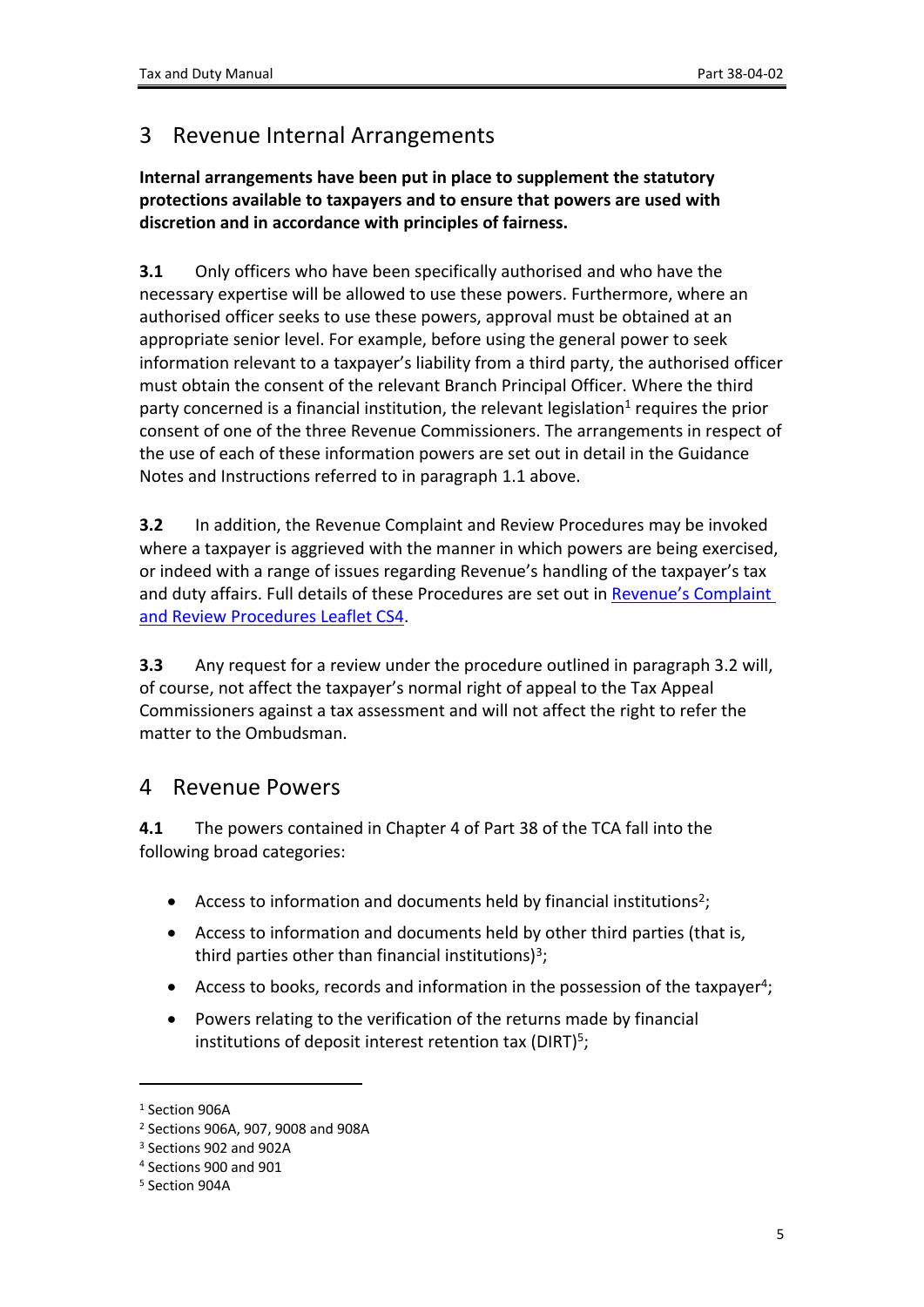- Miscellaneous other powers<sup>6</sup>.
- **4.2** Each of these categories is considered in turn in the following parts 5 to 9.

### <span id="page-5-0"></span>5 Information held by Financial Institutions

**Access by Revenue to taxpayer information or records held by a financial institution is provided for in**

- **section 906A TCA – access with the consent of a Revenue Commissioner,**
- **section 907 TCA – notice with the consent of the Appeal Commissioners,**
- **section 908 TCA – order of a Judge of the High Court and**
- **section 908A TCA – access by order of a Circuit or District Court Judge in the case of a Revenue Offence.**

**The circumstances in which each of these powers can be used and the Revenue procedures for using the powers are explained below.**

<span id="page-5-1"></span>5.1 Section 906A TCA – Notice with consent of a Revenue Commissioner

**5.1.1** Section 906A TCA allows an authorised officer to serve notice on a financial institution requiring it to make available for inspection such books and records or to furnish such information and explanations in relation to a named person as may be specified in the notice.<sup>7</sup> The requirements contained in the notice must, in the reasonable opinion of the authorised officer, be relevant to the person's liability to any of the taxes or duties under the care and management of the Revenue Commissioners.

**5.1.2** However, this power can only be used by an authorised officer with the prior written consent of one of the three Revenue Commissioners<sup>8</sup>. Furthermore, the authorised officer must have reasonable grounds to believe that the financial institution is likely to have relevant information. As outlined in TDM [Part](https://www.revenue.ie/en/tax-professionals/tdm/powers/38-04-04c.pdf) [38-04-04c](https://www.revenue.ie/en/tax-professionals/tdm/powers/38-04-04c.pdf) , the legislation requires that the taxpayer concerned is notified in writing of the service of the notice. Where the identity of the taxpayer is known such notification should be made at the time of service of the notice or as soon as is practicable thereafter. In any other case, the taxpayer should be notified as soon as is

<sup>6</sup> Sections 905 and 909

 $7$  Where the taxpayer is an individual, this may include material in relation to the taxpayer's spouse and minor children; in the case of any other taxpayer, this may include material in relation to persons connected with the taxpayer as defined by section 10.

<sup>8</sup> Each of the Revenue Commissioners is of Secretary-General rank.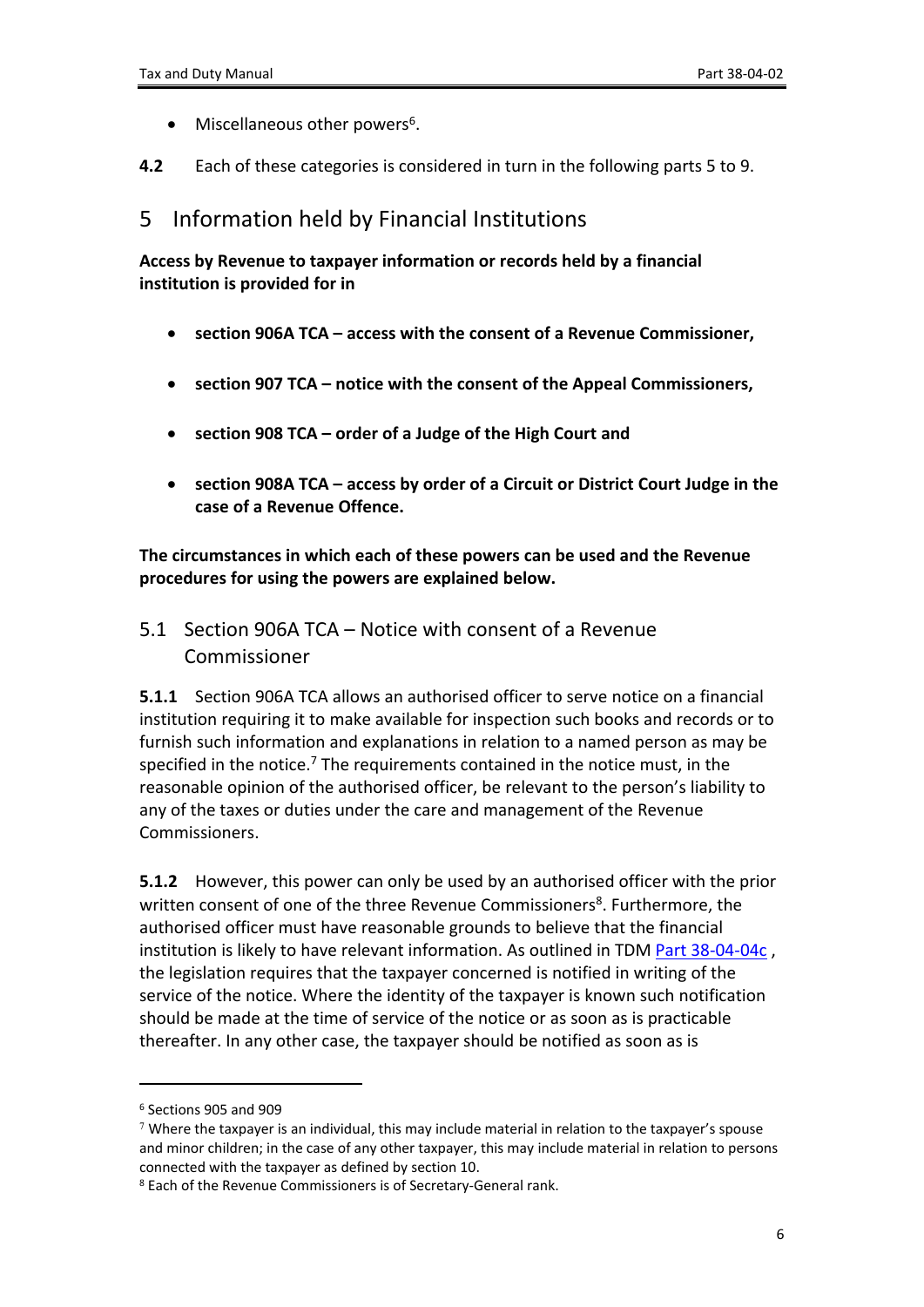practicable after their identity becomes known. The legislation provides that the period of notice given to the financial institution by the authorised officer cannot be less than 30 days.

**5.1.3** Although there is no statutory requirement to do so, authorised officers will generally<sup>9</sup>, before issuing a notice, advise the taxpayer concerned of the intention to issue a notice. This may initially be done verbally, for example during the course of an audit, but in any event will always be done by way of a letter. The taxpayer will thereby be afforded an opportunity to make representations as to why the notice should not be served. In practice the person will normally, as part of the audit, investigation or other enquiry process, have been given the opportunity to supply the required information himself or herself, or to provide a mandate to allow the authorised officer to obtain from the financial institution the records and information required. During the period after a notice has been served, and before the notice period has expired, it is open to either the taxpayer or the financial institution, or both, to make representations to the authorised officer as to why the notice should not be enforced or the notice period extended.

**5.1.4** The notice served on the financial institution will contain a statement to the effect that the notice is served as part of the audit/enquiry programme of the Revenue Commissioners, that the programme sometimes involves obtaining access to information and records held by third parties, and that it should not be taken from the serving of the notice that the person to whom it relates has not complied with tax obligations.

**5.1.5** Authorised officers will, in so far as possible<sup>10</sup>, advise the taxpayer of the reasons why a notice is proposed to be issued to a financial institution in respect of his or her tax affairs. This will be done by giving reasons:

- in the letter indicating an intention to issue a section 906A TCA notice (referred to in paragraph 5.1.3 above); or
- with the copy of the notice given to the taxpayer at the time the notice is issued to the financial institution (this copy, referred to in paragraph 5.1.2 above, is required to be issued by law).
- <span id="page-6-0"></span>5.2 Section 907 TCA — Notice with consent of the Appeal Commissioners

**Section 907 TCA (and section 908 TCA) powers apply to a wider range of situations than section 906A TCA but their use is likely to be confined to situations where serious evasion is suspected which requires in-depth investigation.**

<sup>&</sup>lt;sup>9</sup> A non-resident taxpayer will not be informed where the powers are being used in the context of an exchange of information request pertaining to a liability to a foreign tax.

 $10$  It may not always be possible to give detailed reasons for example where the reasons arise from information supplied on a confidential basis.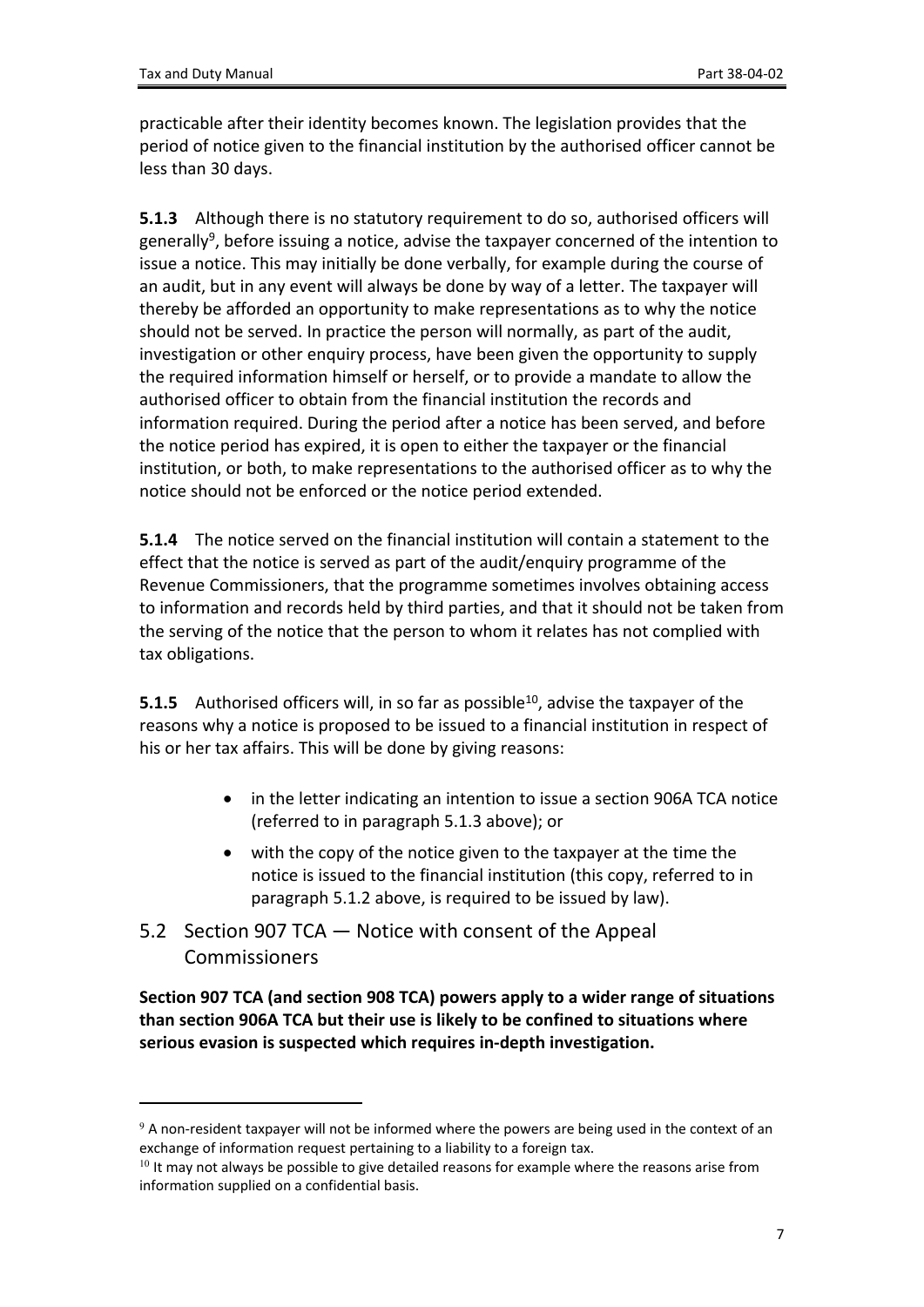**5.2.1** Under section 907 TCA, an authorised officer may apply to the Appeal Commissioners for consent to serve a notice on a financial institution requiring it to make available for inspection such books and records or to furnish such information and explanations as are specified in the notice and as are relevant to a tax liability of:

- a named taxpayer $^{11}$ ; or
- a person whose identity is not known to the authorised officer; or
- a group or class of persons whose individual identities are not known to the authorised officer; or
- a named person by or in respect of whom a non-resident declaration has been made to the financial institution under the deposit interest retention tax legislation<sup>12</sup>.

**5.2.2** An authorised officer cannot make an application to the Appeal Commissioners under section 907 TCA without the consent in writing of a Revenue Commissioner and without being satisfied that:

- there are reasonable grounds to suspect that the taxpayer (or one or more of a group of taxpayers) may have failed or may fail to comply with any provision of the Tax and Customs Acts; and
- such failure is likely to have led or to lead to serious prejudice to the proper assessment or collection of tax (having regard to the amount of the liability that arises or might arise from such failure); and
- the information and documents to which the application relates is likely to be relevant to the proper assessment or collection of tax.

**5.2.3** The legislation provides that the hearing of the application by the Appeal Commissioners shall, with any necessary modifications, be procedurally the same as if it were the hearing of an appeal against an income tax assessment. Normally, therefore, the taxpayer (where identified) and the financial institution may appear or be represented.

**5.2.4** Where the Appeal Commissioners, after considering all the circumstances, determine that there are reasonable grounds for the application, they may give their consent to the service of a notice on the financial institution. Where consent is given, the authorised officer must serve notice on the financial institution within 14 days from the time such consent is given. The notice to the financial institution must state that the consent of the Appeal Commissioners has been given and that the financial

<sup>&</sup>lt;sup>11</sup> Where the taxpayer is an individual, this may include material in relation to the taxpayer's spouse and minor children; in the case of any other taxpayer this may include material in relation to persons connected with the taxpayer as defined by section 10.

<sup>12</sup> Chapter 4 Part 8 Taxes Consolidation Act 1997.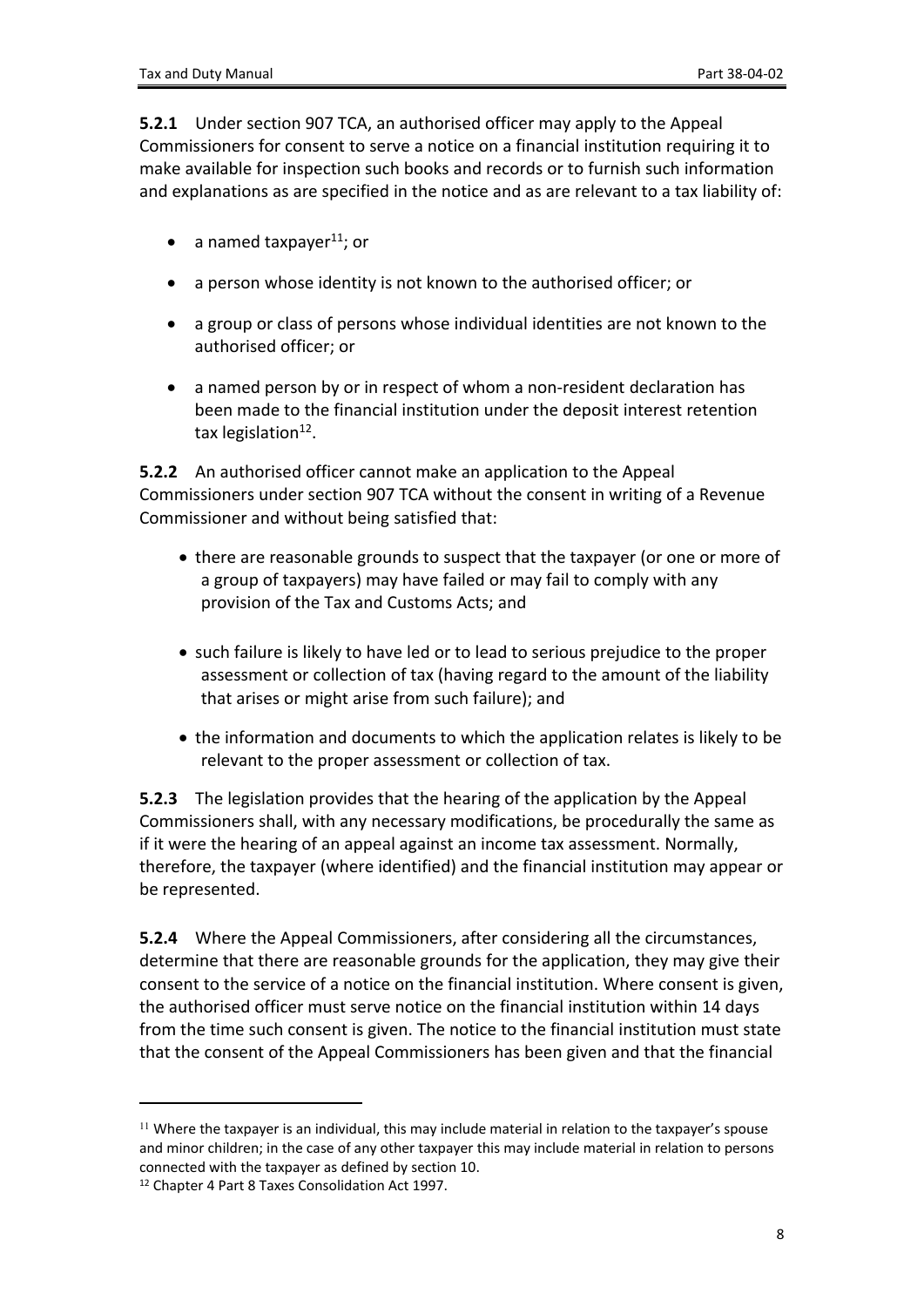institution should comply with the requirements of the notice within 30 days from the date of service.

### <span id="page-8-0"></span>5.3 Section 908 TCA — Order of a Judge of the High Court

**5.3.1** Under section 908 TCA, an authorised officer may apply to a judge of the High Court for an order requiring a financial institution to make available for inspection such books and records or to furnish such information and explanations as are specified in the order. The application to the judge may be made in respect of matters which are relevant to the tax liability of the same categories of named and unnamed persons as are set out in paragraph 5.2.1 which deals with an application for consent of the Appeal Commissioners. The power under section 908 TCA differs from that in section 907 TCA in that a judge of the High Court can order the freezing of assets and can afford anonymity to an authorised officer where it is considered in the public interest to do so.

**5.3.2** As with an application to the Appeal Commissioners, an authorised officer cannot make an application to a judge of the High Court under section 908 TCA without the consent in writing of a Revenue Commissioner and without being satisfied that the conditions set out in paragraph 5.2.2 are present.

**5.3.3** Whereas an application to a judge of the High Court will normally be made on an *ex parte* basis<sup>13</sup>, grounded on an affidavit of the authorised officer, it is a matter for the judge to decide whether notice is to be given to the person or persons concerned, so as to allow such person(s) an opportunity to make representations to the court in relation to the application. Where the judge is satisfied that there are reasonable grounds for the application, the judge may make an order requiring the financial institution to make available for inspection by the authorised officer such books and records or, as the case may be, to furnish such information and explanations as may be specified in the order. The order may be subject to such conditions as may be considered proper by the judge.

**5.3.4** The judge, on the application by the authorised officer, may make a further order freezing the assets or moneys of the person(s) to whom the order relates for such period as the judge may consider proper.

**5.3.5** Unlike the Appeal Commissioners' procedure in section 907 TCA, there are no time limits laid down in legislation for compliance with the Court order; the period of time will be set by the judge. Every hearing of an application under section 908 TCA will be held in private session.

<span id="page-8-1"></span>5.4 Section 908A TCA — Revenue offence: Order of a Judge of the Circuit or District Court

 $13$  An action taken by one party without the presence of the other party.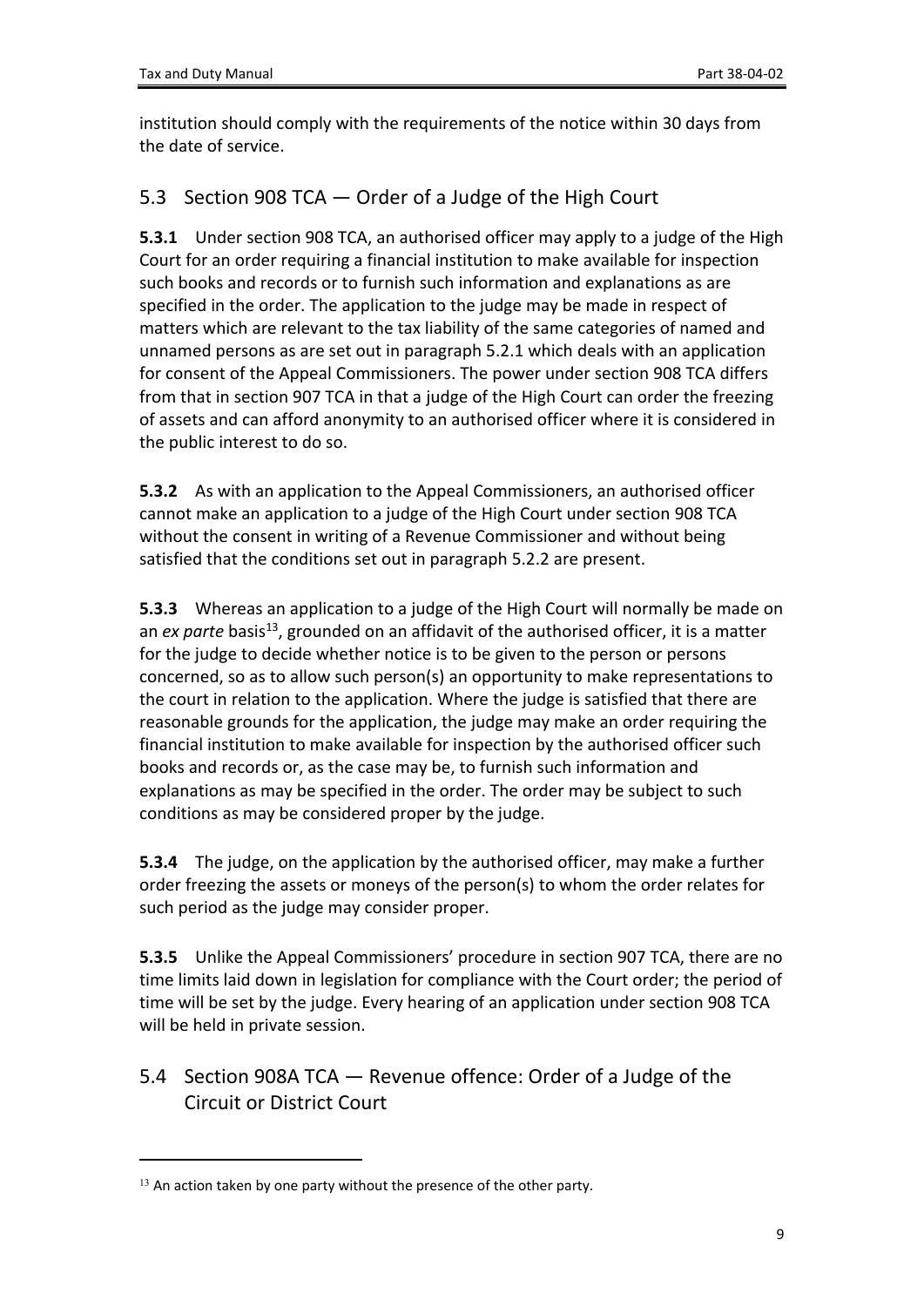**The power of access to information in a financial institution under section 908A TCA differs from the powers in sections 906A, 907 and 908 TCA in that its use is focused on the investigation of Revenue offences with a view to prosecution. The section makes provision for the production in evidence in court proceedings of copies of entries in the books of a financial institution.**

**5.4.1** Under section 908A TCA, where an authorised officer has reasonable grounds for suspecting:

- that a Revenue offence (within the meaning of section 1078 TCA), which would result in serious prejudice to the proper assessment or collection of tax, is being, has been, or is about to be committed, and
- that there is material in the possession of a financial institution which is likely to be of substantial value to the investigation of the offence,

the officer may, with the consent in writing of a Revenue Commissioner, apply to a judge of the Circuit Court or of the District Court to make an order authorising the officer to inspect and take copies of any entries in the books and records of the financial institution for the purposes of investigating the offence.

**5.4.2** If the judge is satisfied, on the basis of the information given on oath by the authorised officer, that the officer has reasonable grounds for suspicion in relation to the offence, the judge may make an order authorising the inspection and copying of records of the financial institution. The legislation also provides for the manner in which copies of entries in the books of a financial institution can be received in evidence in legal proceedings.

### <span id="page-9-0"></span>5.5 Approach depends on the circumstances of each case

Where in any case it is considered appropriate to gain access to documents and information held in financial institutions, the choice of power adopted will depend on the circumstances of the case.

Generally, the section 906A TCA power will be used except in cases where:

- there is a suspicion of non-compliance by a known taxpayer leading to serious prejudice to proper tax assessment or collection; or
- there is such suspicion involving unidentified persons or classes of persons, or involving individuals who have made non-resident declarations for the purposes of deposit interest retention tax; or
- a court order freezing an account with a financial institution is considered appropriate; or
- a Revenue offence is being investigated with a view to initiating legal proceedings.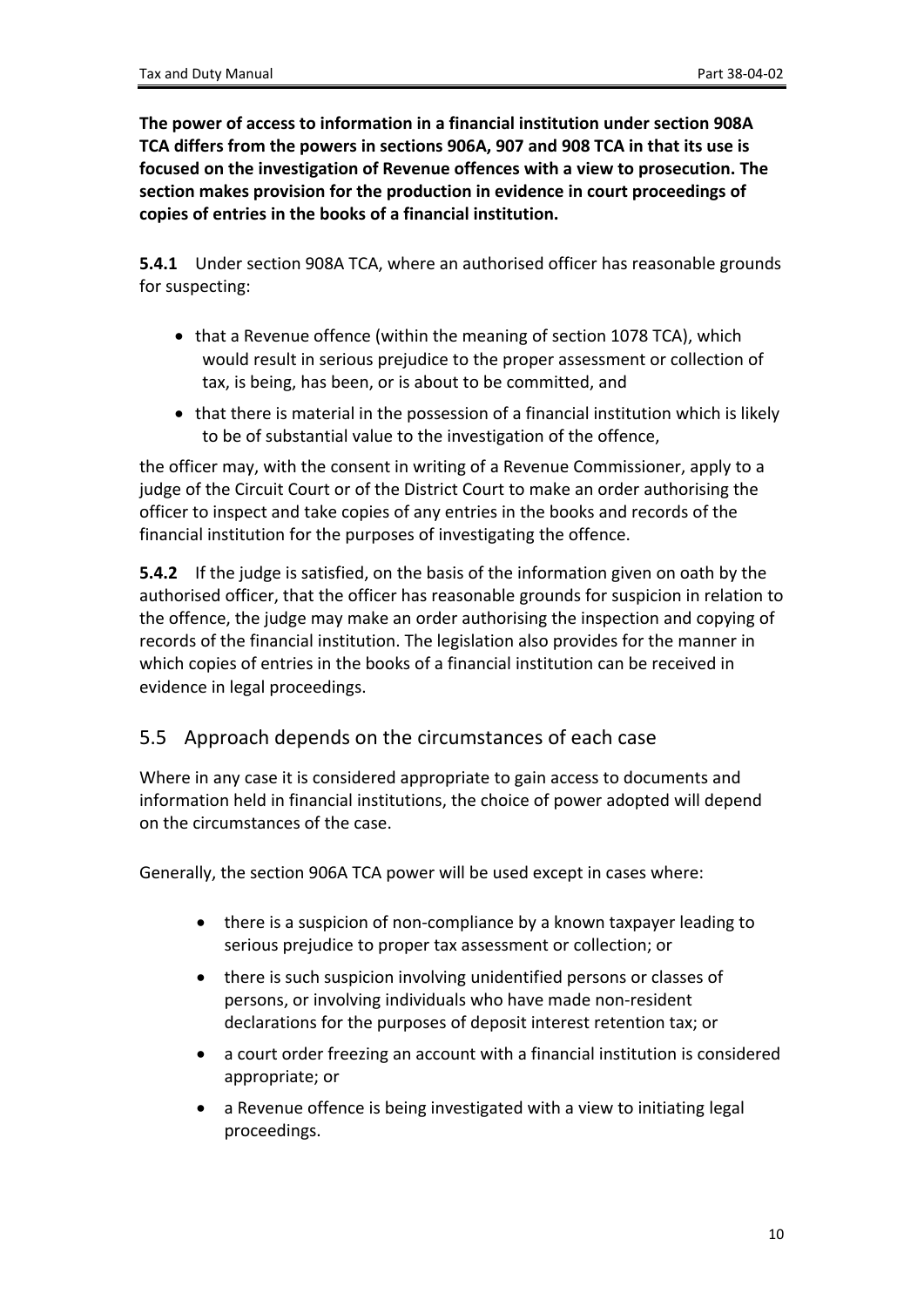# <span id="page-10-0"></span>6 Information held by other third parties

**Under section 902 TCA, an authorised officer can require a third party (other than a financial institution) to deliver or make available for inspection books and records, or to furnish information and explanations relevant to the liability of another person (the taxpayer). Section 902A TCA gives power to the authorised officer to apply to a judge of the High Court for an order requiring a third party to supply such material or information.**

**The circumstances in which these two powers can be used and the Revenue procedures for using the powers are explained in more detail below.**

### <span id="page-10-1"></span>6.1 Section 902 TCA— notice by authorised officer

**6.1.1** Section 902 TCA allows an authorised officer to serve notice on any person (a third party other than a financial institution) requiring the third party to deliver or to make available for inspection such books and records or information and explanations in relation to a named person (a taxpayer) as may, in the authorised officer's reasonable opinion, be relevant to the taxpayer's liability to tax.

**6.1.2** The authorised officer must have reasonable grounds to believe that the third party is likely to have such information. The legislation also requires that a copy of the notice to the third party must be given to the taxpayer concerned and provides that the third party must be given at least 30 days to comply with the terms of the notice. Under Revenue's internal procedures, the authorised officer must obtain the consent of his or her Branch Principal Officer before serving a notice.

**6.1.3** Section 902 TCA cannot be used to require a person carrying on a profession to disclose any information, explanations and particulars relating to a client, or to make available for inspection any books, records or documents relating to a client other than such as pertain to the payment of fees or other financial transactions, or are otherwise material to a tax liability in relation to a client. There is an absolute exclusion for professional advice of a confidential nature given to a client.

**6.1.4** Although there is no statutory requirement to do so, authorised officers will generally<sup>14</sup>, before issuing a notice, advise the taxpayer concerned of the intention to issue a notice. This may initially be done during the course of an audit but in any event will always be done by way of a letter. The taxpayer will thereby be afforded an opportunity to make representations as to why the notice should not be served. In practice the person will normally, as part of the audit, investigation or other enquiry process, have been given the opportunity to supply the required information herself or himself, or to provide a mandate to allow the authorised officer to obtain from the third party the records and information required. During the period after a

<sup>&</sup>lt;sup>14</sup> A non-resident taxpayer will not be informed where the powers are being used in the context of an exchange of information request pertaining to a liability to a foreign tax.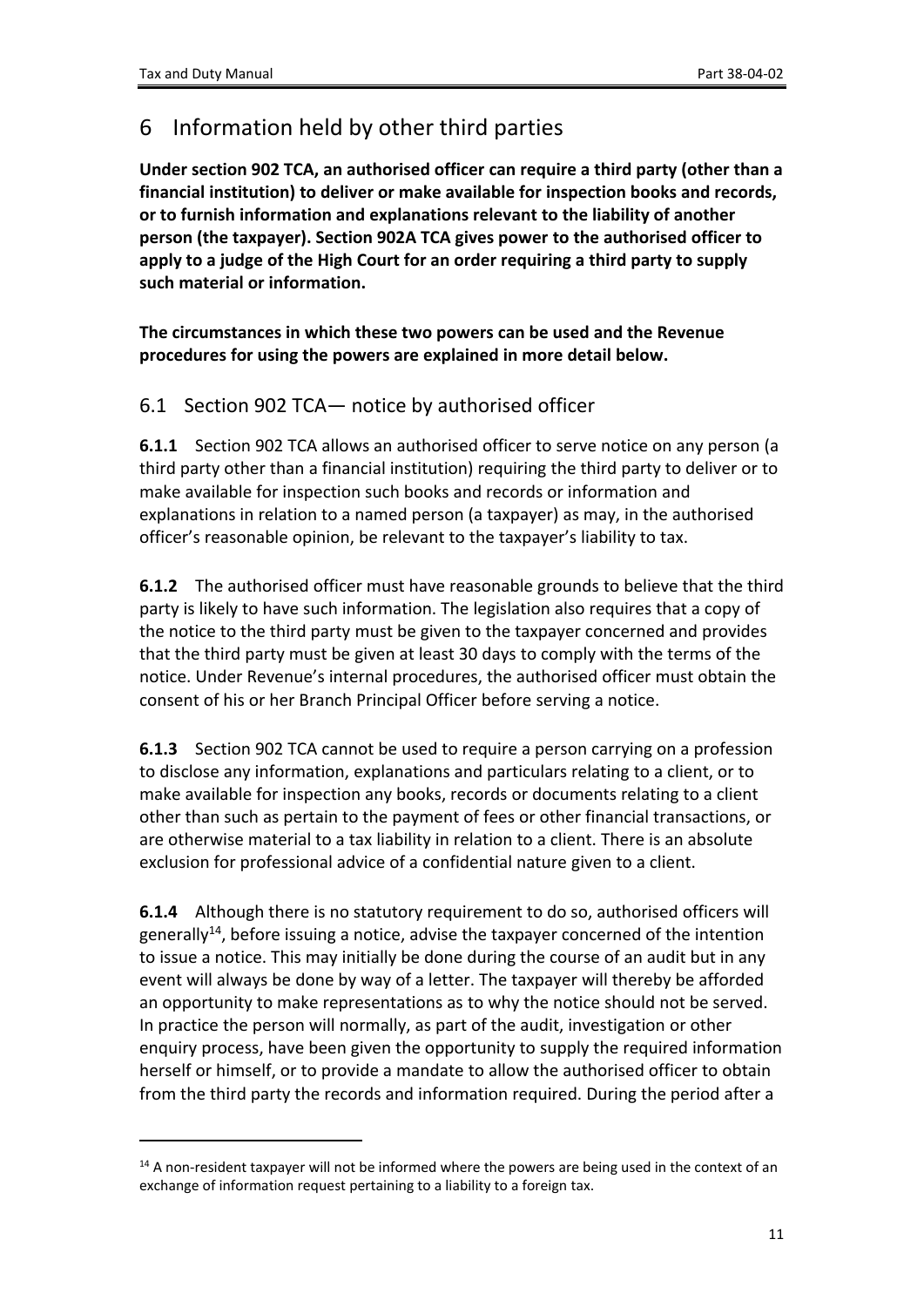notice has been served, and before the notice period has expired, it is open to either the taxpayer or the third party, or both, to make representations to the authorised officer as to why the notice should not be enforced or the notice period extended.

**6.1.5** The notice served on the third party will contain a statement to the effect that the notice is served as part of the audit/enquiry programme of the Revenue Commissioners; the programme sometimes involves obtaining access to information and records held by third parties; and it should not be taken from the serving of the notice that the person to whom it relates has not complied with tax obligations.

**6.1.6** Authorised officers will, in so far as possible<sup>15</sup>, advise the taxpayer why a notice is being issued to a third party in respect of his or her tax affairs. This will be done by giving reasons:

- in the letter indicating an intention to issue a section 902 TCA notice (referred to in paragraph 6.1.4 above); or
- with the copy of the notice given to the taxpayer at the time the notice is served on the third party (this copy, referred to in paragraph 6.1.2 above, is required to be issued by law).

**6.1.7** Where books, records or documents of the third party are retained by the authorised officer, the legislation provides that, during the retention period, the third party may have access to those books, etc., and may take copies of them.

### <span id="page-11-0"></span>6.2 Section 902A TCA — Order of a Judge of the High Court

As is the case where the third party is a financial institution, an authorised officer may, in similar circumstances, apply to a judge of the High Court for an order directing any other third party to provide or make available for inspection books and records, and furnish information relevant to a taxpayer's tax liability. Essentially the same conditions and procedures will apply as are outlined in paragraph 5.3 (where the third party is a financial institution) except that there is no provision to freeze money or other assets of the taxpayer held by the third party. The same professional privilege exclusions apply as are set out in paragraph 6.1.3 above.

# <span id="page-11-1"></span>7 Access to books, records and information in the possession of the taxpayer

Sections 900 and 901 TCA give to an authorised officer the power to seek material and information from a taxpayer himself or herself in relation to his or her own tax affairs. The section 900 TCA power, which will be the more usual route chosen, permits Revenue to seek the information directly from the taxpayer, while the section 901 TCA power requires an order of a judge of the High Court.

<sup>&</sup>lt;sup>15</sup> It may not always be possible to give detailed reasons, for example, where the reasons arise from information supplied on a confidential basis.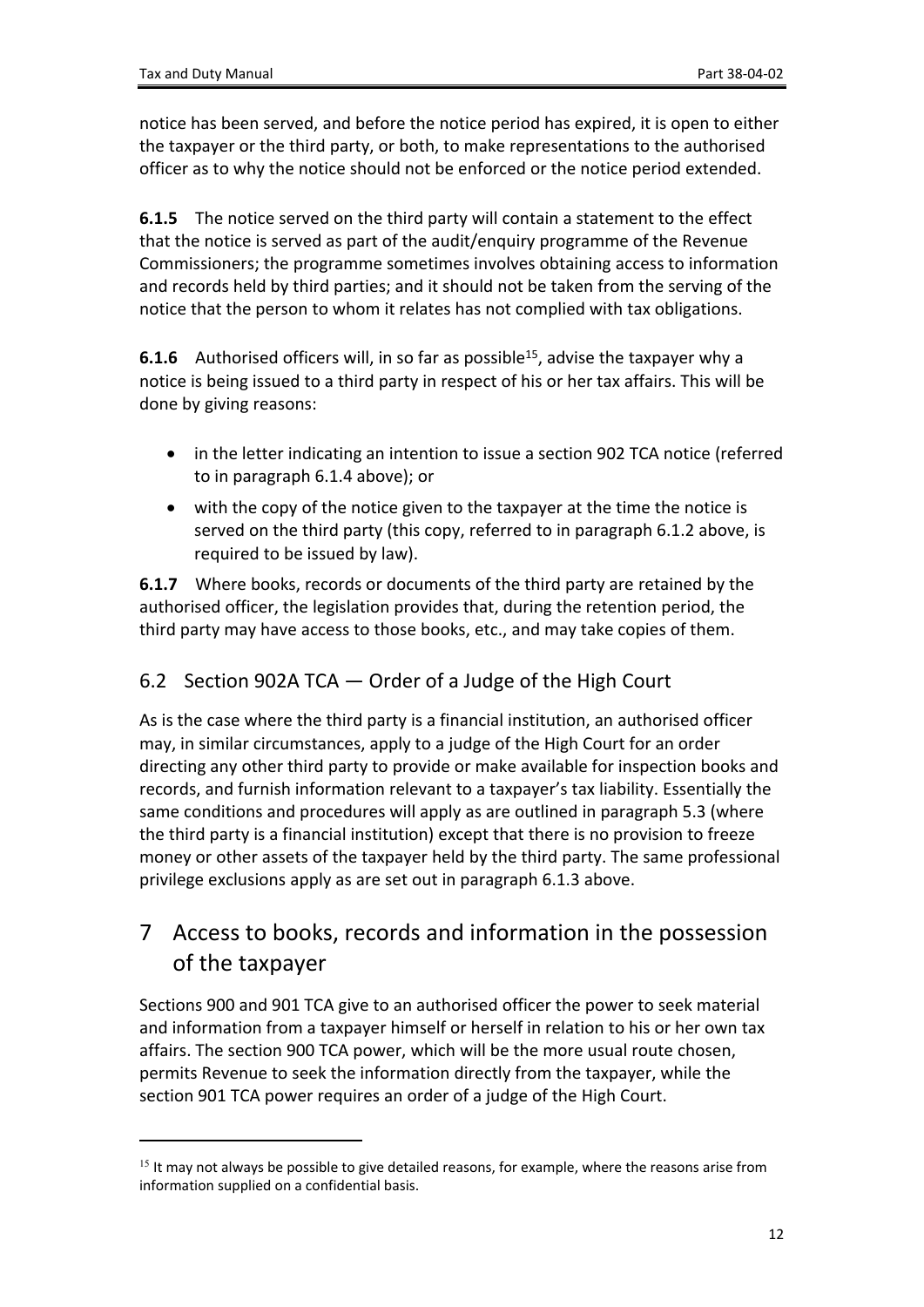#### <span id="page-12-0"></span>7.1 Section 900 TCA— Notice by authorised officer

**7.1.1** Section 900 TCA provides that a notice cannot be issued under section 900 TCA unless the taxpayer has been given a reasonable opportunity to make the information, documents, etc., available.

**7.1.2** Under the section an authorised officer may, by notice, require a taxpayer to either deliver or make available for inspection books and records or to furnish information and explanations, where the officer is of the opinion that those books, records or information and explanations are relevant to the taxpayer's liability to any of the taxes or duties under the care and management of the Revenue Commissioners. The time given to a taxpayer to comply with a statutory notice under this section cannot be less than 21 days.

**7.1.3** The taxpayer is required to give the authorised officer reasonable assistance, including assistance with regard to access to data stored electronically. The authorised officer is empowered to make extracts from or copies of all or any part of the books and records made available for inspection.

**7.1.4** The same professional privilege exclusions apply as are set out in paragraph 6.1.3 above.

### <span id="page-12-1"></span>7.2 Section 901 TCA— Order of a Judge of the High Court

Books, records, information and explanations can also be sought from a taxpayer, in relation to his or her own tax affairs, by an authorised officer under section 901 TCA. Under this section the authorised officer can apply to a judge of the High Court for an order directing the taxpayer to supply the required material or information. The same professional privilege exclusions apply as are set out in paragraph 6.1.3 above.

## <span id="page-12-2"></span>8 Powers relating to verification of DIRT returns

**8.1** Under Chapter 4 of Part 8 of the Taxes Consolidation Act 1997, "relevant deposit takers" (banks, building societies and other financial institutions) are required to deduct deposit interest retention tax (DIRT) from interest paid on deposit accounts. No deduction of DIRT is required from interest on certain accounts (including interest paid to non-resident depositors who have made the required declaration) where the financial institution satisfies itself that under the terms of the legislation no such deduction is required. A return of the DIRT deducted and payment of that tax are required to be made to the Collector-General for each year of assessment. A payment on account of that tax is also required during the year.

**8.2** Section 904A TCA empowers an authorised officer to enter any premises or place of business of a "relevant deposit taker" for the purpose of auditing DIRT returns. The authorised officer may check the procedures in place to ensure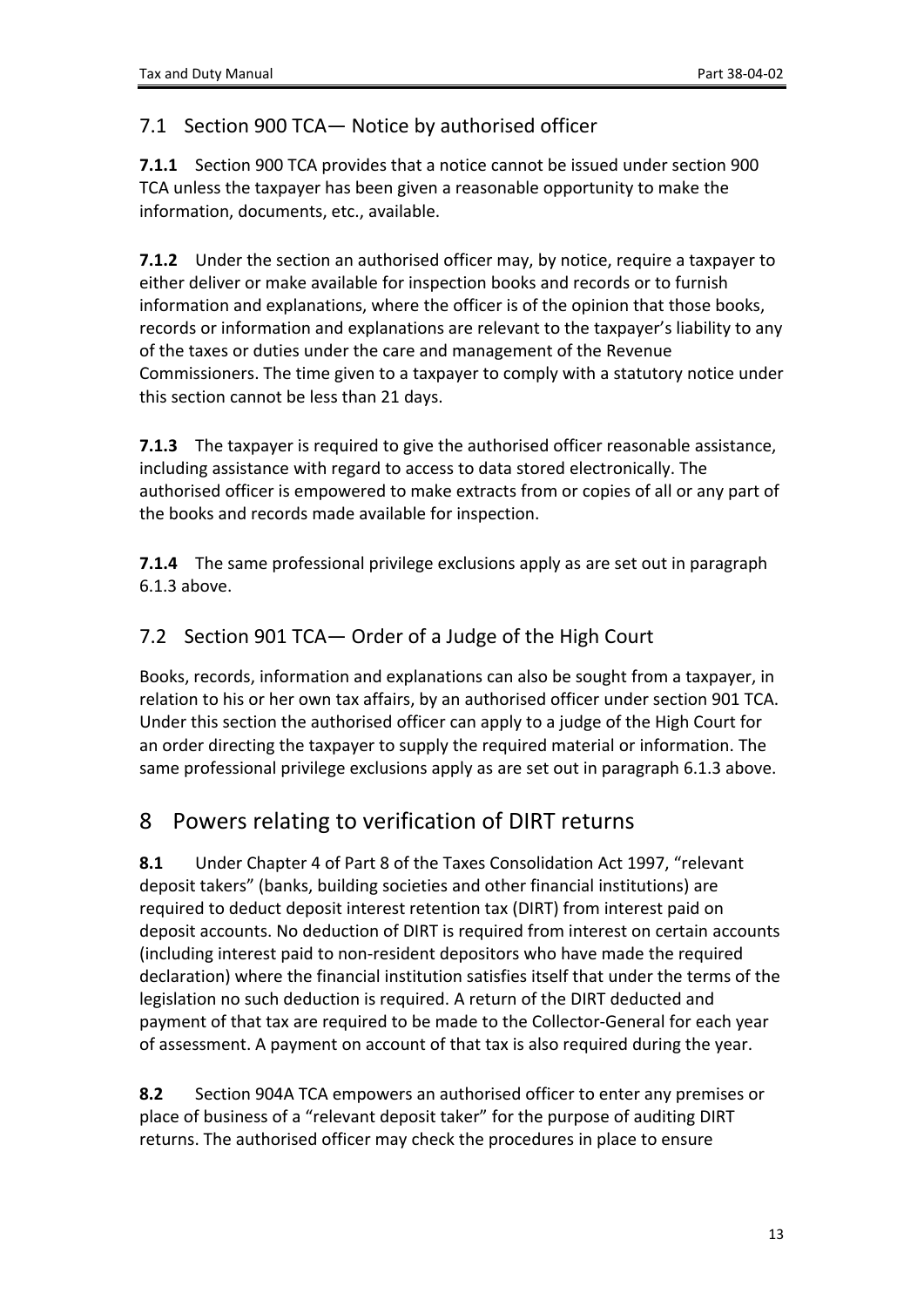compliance with the legislation and may check a sample of accounts which have been classified as exempt from DIRT to determine whether —

- the procedures in place have been observed in practice;
- the procedures are adequate;
- the deposit taker has the required declarations;
- the deposit taker has information in its possession which can reasonably be taken to indicate that one or more of such accounts is or may be liable to DIRT.

**8.3** If, in the course of the audit, the authorised officer has reason to believe that interest on a deposit account should have been, but was not, subjected to DIRT, further enquiries can be made as are necessary to establish whether there is a tax liability in relation to any person.

**8.4** The authorised officer may require a deposit taker or an employee of a deposit taker to produce books, records or other documents and to furnish information, explanations and particulars and to give assistance which the authorised officer reasonably requires for the purposes of the audit.

**8.5** Where the account of a depositor has been selected for checking in accordance with paragraph 8.2 above, the financial institution will be given the opportunity of so advising the depositor before the checking commences. Where a depositor is to be subject to the further enquiries outlined in paragraph 8.3 above, appropriate advance notice will be given to the depositor by Revenue.